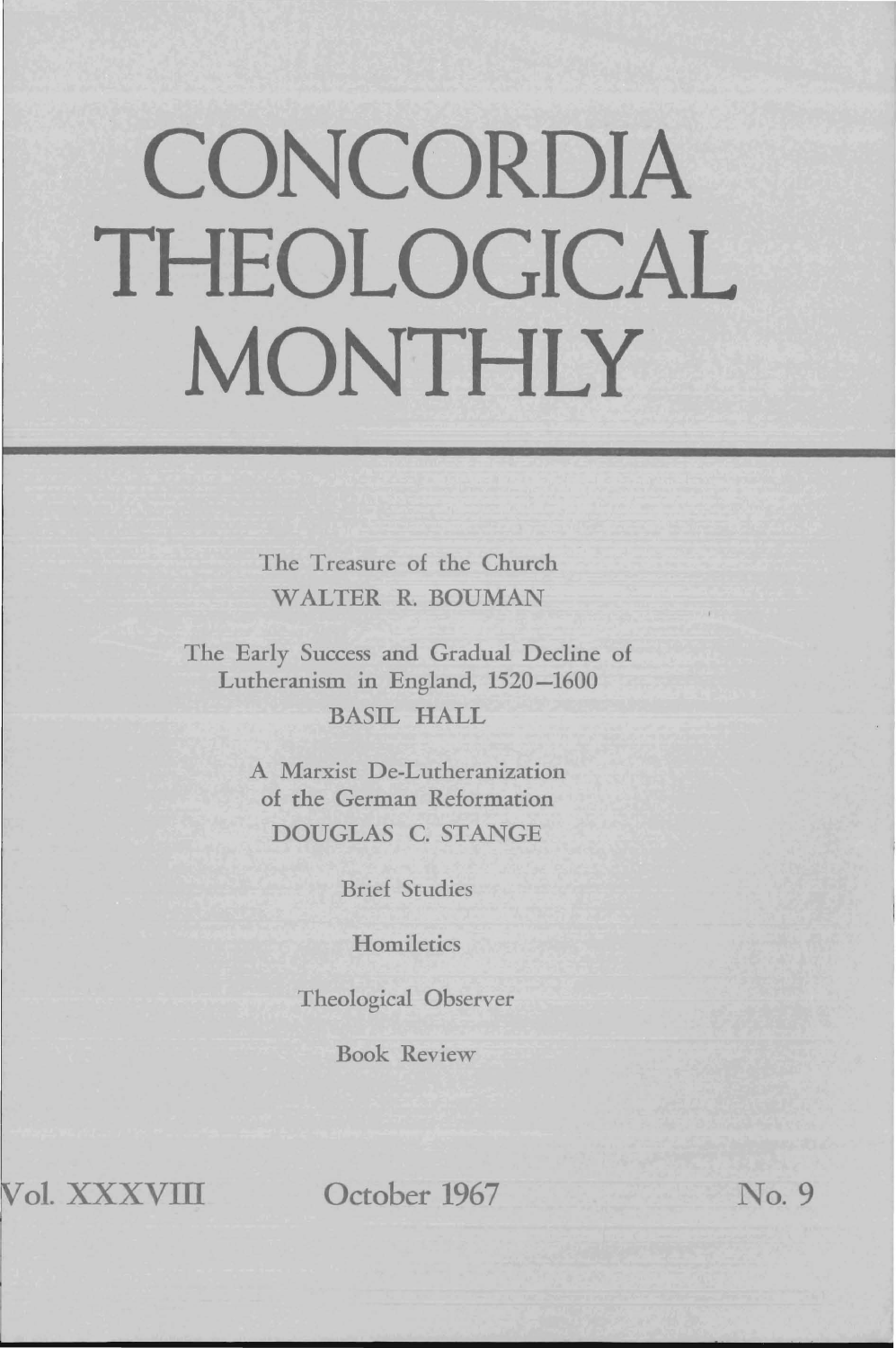## INTERNATIONAL LUTHERAN THEOLOGICAL **CONFERENCE**

*The International Lutheran Theological Conference held at Frankfurt am Main in West Germany from June* 28 *to July* 1, 1966, *brought together representatives of The Luthet'an Church* - *Missouri Synod from North and South America, the Synod of Evangelical*  Lutheran Churches, the Evangelical Lutheran *Church of Australia, the Evangelical Lutheran*  Church of England, the India Evangelical Lu*theran Church, the Evangelical Lutheran Free Church of France, the Free Evangelical Lutheran Church of Finland, and three Lutheran free churches in Germany (Altlutherische Kirche, Selbstaendige Evangelisch-Lutherische Kirche, and Evangelisch-Lutherische Freikirche). Repre*sentatives of the Wisconsin Evangelical Lu*theran Synod were present as observers. Local pastors as welt as other guests from Germany and New Zealand were also in attendance. The following statement prepared by the committee ·members whose names are affixed represents the official report on this conference.* 

# $Results$  in Summary

1. There was a general consensus among members of the conference on the doctrine of the church: its nature, its marks, and its unity, although some emphasized the hidden nature of the church more than did others. From this emerges a *Problem for further study:* 

What is the relation between *ecclesia stricte dicta* and *ecclesia late dicta?* What are the limits (if any) of Luther's dictum: *abscondita est ecclesia, latent saneti?* 

2. There was further no doubt at all among the members of the conference that the true treasure and resource of the church are the Gospel of Jesus Christ and the blessed sacraments of Baptism and the Lord's Supper, as these are understood and confessed in the Lutheran Confessions. The conference further agreed that the means of grace as re- maintained that no untrue witness was insources of the church are powerful means to volved in membership and who further inbring about repentance and faith. So they sisted that the LWF provides a fine oppor-

are constitutive for the church, and by their true administration churches are to be evaluated and judged. God instituted the office of the ministry for their use and administration, so that office is the highest office in the church.

3. Discussion on the third section of the conference theme, "Church Fellowship and Relations with Other Churches," centered almost wholly on the attitude to be taken by orthodox Lutheran churches to the Lutheran World Federation (LWF). There was not complete unanimity of opinion among members of the conference concerning all the points raised. However, this much agreement can be registered:

- a. Orthodox Lutheran churches have the duty to bear witness to the Gospel in its truth also to churches whose errors they cannot overlook or condone. They should seek out and create opportunities for doing this.
- b. Orthodox Lutheran churches have to be careful in their relations to other churches not to violate the principle that church fellowship cannot be exerted as long as it does not exist, not even partially.
- c. No member of the conference advocated an immediate linking up with the LWF, although the reasons behind this agreement were not of the same nature.

Considerable differences of opinion existed among conference members concerning the nature of the LWF. The view strongly held by some that the LWF by virtue of its confessional paragraph and *its* churchly purposes was "church" in the sense of the New Testament and that therefore membership in it involves a confessional loyal church in denial of the truth of the Gospel seemed unacceptable to others, who, arguing from the constitutional changes adopted at Helsinki,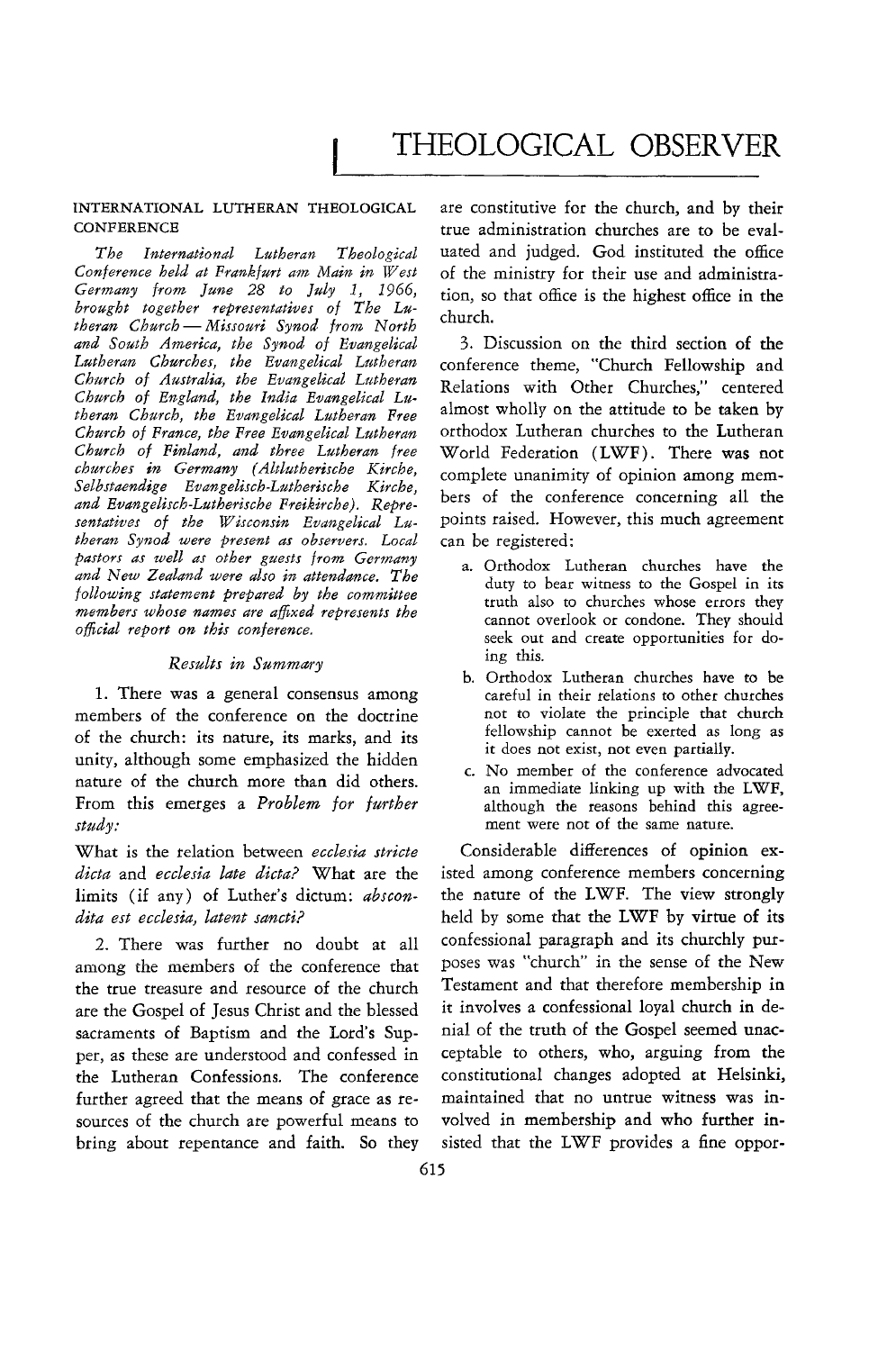tunity for the witness which orthodox Lutheran churches owe to other churches.

The question was raised whether membership in the LWF might be possible for an orthodox church if it made its position towards other member churches quite plain upon joining and if it were accepted by the LWF under these conditions. This the conference believed to be a suggestion worth pursuing further by the churches they represent. A combined approach to the LWF in that sense by the churches concerned might be also worthy of consideration.

### *Problem for Pmther Study*

The discussion made plain that $-$ 

1. Further study should be given to the meaning of subscription to the Doctrinal Basis of the LWF and its relations to subscription to the Lutheran Confessions in the member churches.

2. Further attention should be given to the possibilities and limits of responsible witness to other churches and the problem of cooperation with them in such a way that the Confession is not damaged.

> PROFESSOR H. KIRSTEN *PROFESSOR* M. ROENSCH PASTOR G. SCHULTZ

# CHRISTIAN PRESENCE IN ISRAEL

*The following report on the Christian presence in Israel will be of interest to readers concerned about the Christian church in the Israeli sector of the Holy Land. This little article appeared originally in the January 1966 issue of* Bible et Terre Sainte *and subsequently in English tramlation in the January* 1967 *issue*  0/ Catholic Mind. *It is with the permission 0/ the latter joumal that the translation is reprinted here. The author, Fr. Jean Roger, an Assumptionist, is secretary of the Society of St. James, a pastor at Beersheba, and a wellknown guide in Israel. Although this article was written prior to the Arab-Israeli war in June of this year which altered Israel's political boundaries, the basic observations here presented are still valid.* 

Every Christian pilgrim to the Holy Land

comes to find, above all, the places that bear witness to the great events on which our faith is founded. Yet, especially after Vatican II, how can we by-pass the living stones that make up the church of the Lord in his own country, without showing interest and sympathy toward them?

True, when we speak of Israel today, we have in mind especially the Jewish people in its "recovered land." We recall its gigantic effort to make the desert flower again and to make the Hebrew language live once more. Still among this population of more than two and a half millions, there are Christians belonging to 24 denominations and to different rites, with their problems, hopes, prayers.

The 55,000 or so Christians in Israel are in large part Arabs. (In fact, some 200,000 persons in the country are Arabic.) They are full-fledged citizens of the country (both Hebrew and Arabic being official languages) ; yet they are a minority, with all the psychological problems of a minority. They have the right to vote, and their representatives sit in Parliament. They are members of unions and benefit from social security. Certain restrictions on their freedom of travel are on the way to being lifted. Their intellectual level is progressively rising, and a good number of young Arabs are working for degrees in official institutes of higher learning.

The largest Christian community of Israel belongs to the Greek Catholic Church, also called Melchite or (less unhappily) "Uniate." The restoration of the Greek Catholic hierarchy in the Near East goes back to 1727, and the members of this church can be considered descendants of those vast Christendoms that flourished there before the Muslim conquest in the seventh century.

This community numbers 22,000 members, all Arabs. At *its* head is the Archbishop of Galilee, George Hakim, a gifted, vigorous personality. His main preoccupation is the recruitment of clergy; in fact, for his 26 par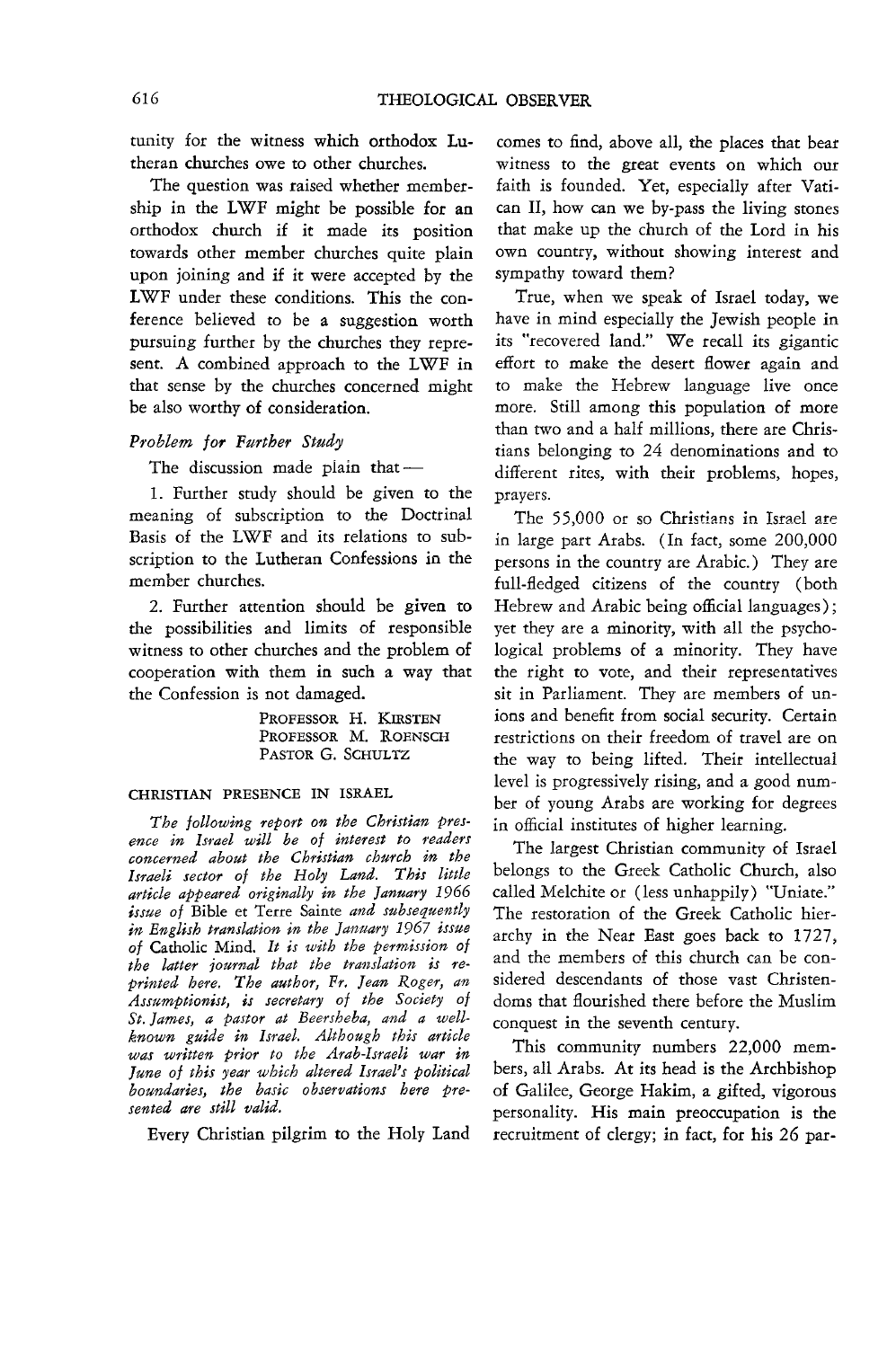ishes and many extra-parochial duties, he has only 19 Arab priests and four foreigners. To cope with this need, Archbishop Hakim founded a little seminary at Nazareth ten years ago. On July 24, 1965, he had the joy of conferring Holy Orders on two young Arabs trained in this seminary.

Under Archbishop Hakim's energetic leadership, new churches have been built in Galilean villages; the Salvatorian Sisters have founded a primary school and hostel for girls; nuns have laid the groundwork for the contemplative life in the Oriental rite; Père Gauthier has accomplished a great deal in his work of building homes for the poor and establishing the "Companions of Jesus the Carpenter."

The Latin community is less numerous, with only 10,000 members in 12 parishes. It owes its importance to the large number of religious institutions throughout the country. It is under the Latin Patriarchate of Jerusalem, situated in the Jordanian part of the Holy City. The vicar general for Israel is Msgr. Hanna Kaldany, whom the Holy Father personally appointed bishop on the Mount of the Beatitudes, January 5, 1964. He holds a doctorate in canon law and has been previously head of the ecclesiastical tribunal in Israel. Under his jurisdiction are seven diocesan priests, 151 religious men of 13 orders or congregations, and 635 religious women in 17 institutes.

In the first place, we must mention the Franciscans of the "Custody of the Holy Land," who have charge of most of the shrines. They are now completing the great basilica of the Annunciation in Nazareth and are planning a new shrine of the Primacy of Peter at Tabgha and one at Magdala.

A great effort of adaptation was demanded of the members of different religious institutes in Israel, following the demographic change that came with the foundation of the new state: the emigration of a large number

of Arabs, the principal beneficiaries of the clergy's services, together with the massive immigration of Jews from more than 90 different countries. The Latin institutions are more often situated in Jewish areas than are the Melchite institutions. Their effort at adaptation varied considerably in success and in speed. Today, 18 years after the independence of Israel, more and more religious speak Hebrew. In certain places, mass is celebrated in Hebrew with the active participation of the faithful. Catechism is taught the young Christians in this language which has become theirs.

The pioneer in the effort of Christian integration and Christian encounter with Israel is the Society of St. James, a diocesan activity comprising ten priests and religious of different religious communities, and five laymen. Also living in this spirit are the Dominican Fathers of Maison Saint-Isaie, the Sisters of Notre Dame de Sion, the Little Brothers and Little Sisters of Charles de Foucauld. A favorite area of dialogue is that of higher studies, in which many profound contacts have been established. The Second Vatican Council's declaration on the Jews has contributed greatly to dispel misunderstandings and to improve the atmosphere of contacts. While contacts between Jews and Christians in other countries have repercussions merely in these countries, what goes on in Israel matters everywhere, since all Judaism, Zionist or not, has its eyes on Israel.

Among other Christian groups, let us mention the Maronite Church ( united with Rome; 2,800 members), the Greek Orthodox Church (16,000 members), several Monophysite Churches (Armenian, Coptic and Syrian, 1,500 members). All of these are Arabic-speaking. The different Protestant Churches (Anglican, Presbyterian, Lutheran, Baptist and others) number about 2,000 members. Interesting contacts are set up with several representatives of the latter, both in